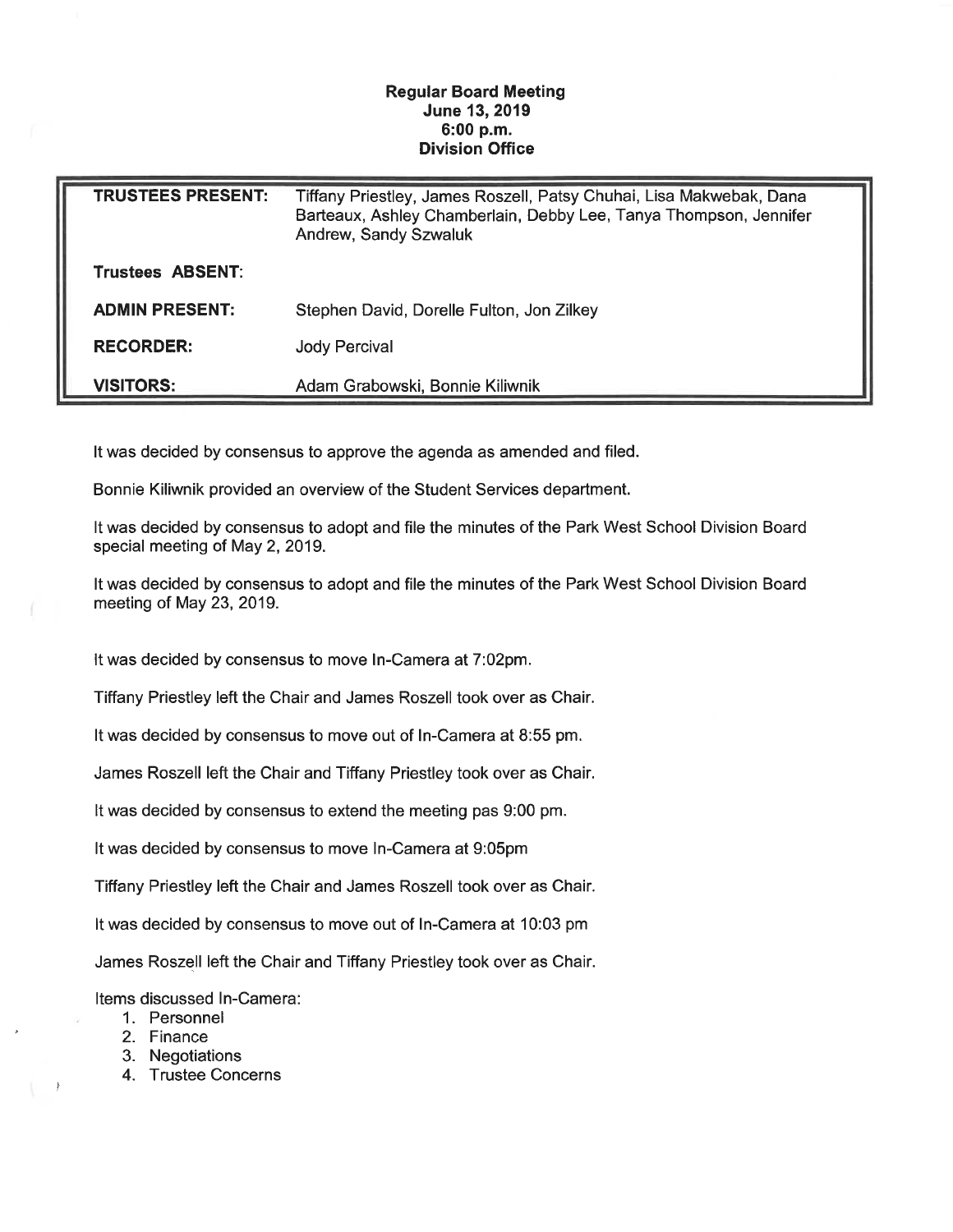| R24-19              | <b>CARRIED</b><br><b>Finance Committee</b><br>I MOVE THAT the Board approve Accounts Payable Cheques from March 1, 2019 to<br>March 31, 2019 as presented in the amount of 1,263,541.08 and payroll for the month of<br>March in the amount of 1,841,811.31.                                                  |
|---------------------|---------------------------------------------------------------------------------------------------------------------------------------------------------------------------------------------------------------------------------------------------------------------------------------------------------------|
| R <sub>25</sub> -19 | <b>Finance Committee</b><br><b>CARRIED</b><br>I MOVE THAT the Board approve Accounts Payable Cheques from April 1, 2019 to April<br>30, 2019 as presented in the amount of 1,290161.85 and payroll for the month of April in<br>the amount of 1,995,265.74.                                                   |
| R <sub>26</sub> -19 | <b>CARRIED</b><br><b>Finance Committee</b><br>I MOVE THAT the Board approve Accounts Payable Cheques from May 1, 2019 to May<br>31, 2019 as presented in the amount of 1,319,468.44 and payroll for the month of May in<br>the amount of 1,964,786.37.                                                        |
| R27-19              | <b>CARRIED</b><br>Tanya Thompson, Dana Barteaux<br>I MOVE THAT the Board approves the recommendation of the Secretary-Treasurer to<br>allow schools to request to carry forward an additional \$2000-\$3000 of unspent 2018-19<br>budget, over and above the allowed 5% to purchase a photocopier in 2019-20. |
| R28-19              | Patricia Chuhai, Sandy Szwaluk<br>I MOVE THAT the Board award the fuel tender for the 2019-2020 school year to Twin<br>Valley, Heritage, and Hamiota Co-ops.                                                                                                                                                  |
| R29-19              | Patricia Chuhai, Sandy Szwaluk<br><b>CARRIED</b><br>I MOVE THAT the Board approves the use of Waywayseecappo School surplus funds for<br>the installation of fibre optic cables to connect the education office, adult ed and off<br>campus sites to PWFOC'S fibre network.                                   |
| R30-19              | <b>CARRIED</b><br>Sandy Szwaluk, Dana Barteaux<br>I MOVE THAT the Board approve the draft contracts for divisional staff presented in-<br>camera.                                                                                                                                                             |
| R31-19              | Ashley Chamberlain, Jennifer Andrew<br><b>CARRIED</b><br>I MOVE THAT the Board approves the personnel recommendation made by Senior<br>Administration.                                                                                                                                                        |
| R32-19              | <b>CARRIED</b><br>Ashley Chamberlain, Tanya Thompson<br>I MOVE THAT the board approve allocating \$3000.00 from the Trustee budget to offset<br>the cost of 1-2 Trustees to attend the Canadian School Board Association Congress in<br><b>July 2019.</b>                                                     |
|                     | Request by Sandy Szwaluk for a recorded vote with the intent being that Trustee names<br>are recorded as per a roll call vote. No objections so approved by consensus.                                                                                                                                        |
|                     | Voting in favor or original motion - Chamberlain, Thompson, Makwebak, Barteaux,<br>Andrew, Priestley<br>Voting in opposition - Szwaluk, Roszell, Lee, Chuhai                                                                                                                                                  |
| R33-19              | <b>CARRIED</b><br>Dana Barteaux, Ashley Chamberlain<br>I MOVE THAT we recognize the retiree's with \$10.00 per year for years of service.                                                                                                                                                                     |

 $\mathfrak{i}$ 

It was decided by consensus to adjourn to meet again in regular session at 6:00 pm on Thursday, August 29, 2019 at the Birtle Division Office.

 $\bar{z}$ 

 $\phi$